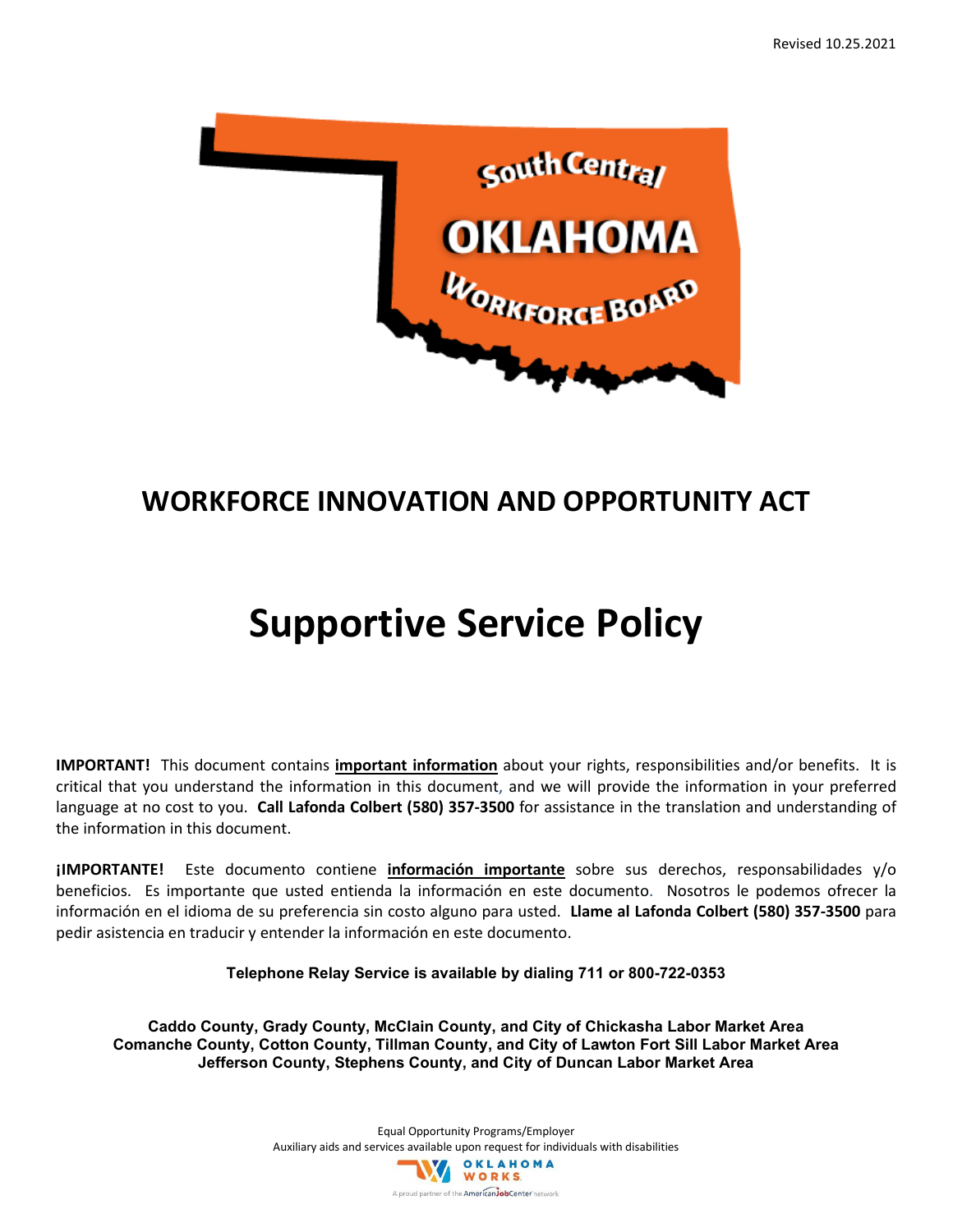# **SUPPORTIVE SERVICE POLICY**

#### **PURPOSE:**

The purpose of this policy is to provide guidance to the South Central Oklahoma Workforce Development Area (SCOWDA) system partners and to establish South Central Oklahoma Workforce Board (SCOWB) standards for providing supportive services to Adult, Dislocated Worker, and Youth Title I participants and any other program administered with supportive services as an allowable expense to the program. This policy is established in accordance with applicable State and Federal laws and regulations.

# **DEFINITIONS:**

- Supportive Services Supportive services include services such as transportation, childcare, dependent care, housing, and needs-related payments, that are necessary to enable an individual to participate in career and training services authorized under WIOA Title I
- Needs-Related Payments Needs-related payments provide financial assistance to participants for the purpose of enabling individuals to participate in training and are one of the supportive services authorized by WIOA

Supportive Services, including needs-related payments, may only be provided to participants who:

- 1. Are participating in career or training services; and
- 2. Are unable to obtain those necessary supportive services through other programs providing such services; and
- 3. Are unable to participate in Title I activities without such supportive services, and
- 4. Have a total gross family income (at the time supportive services are requested) less than the selfsufficiency guidelines as determined by the South Central Board

EXCEPTION: Income level does not apply if a cost is a training-required expense (example: required uniforms for nurses not available for purchase from the training provider) and there is documented unmet need on the Coordination of Training Funds form.

- 5. Have remaining unmet need (while in training) on the COTF after other financial resources are deducted.
- 6. The board has 60-day limit for supportive services after a customer completes training or is no longer participating in an approved WIOA activity.

# **Cost of Meals**

Providing meals for youth in all day must be adequately documented to support the necessity and reasonableness of the meal.

Food allowances for youth participants attending all day workshops will be paid and documented in the same manner as other allowable supportive services.

- Actual attendance in training must be verified;
- a signed Time and Attendance sheet will serve as a self-attestation of participant attendance;

Equal Opportunity Programs/Employer Auxiliary aids and services available upon request for individuals with disabilities<br>
WORKS

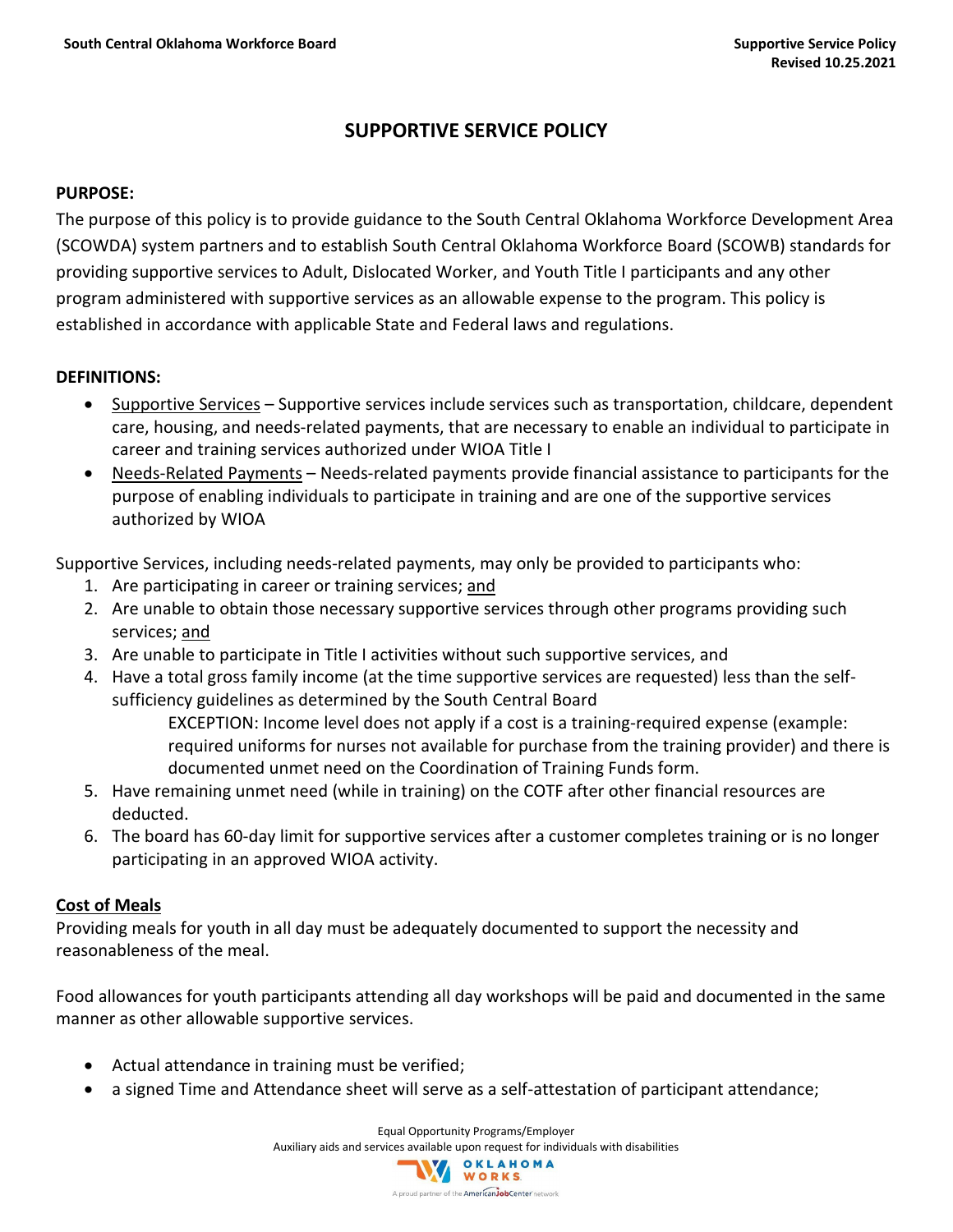- the Service Provider will be required to document the actual cost of meals each day;
- the meal allowance per day shall not exceed \$20 per participant per day;
- remember the reimbursement of tips are unallowable;
- each day's meal will require 3 price quotes;
	- $\circ$  if you know you are going to have 3 workshops in the summer, you may procure from the same vendor to cover the entire timeframe after you receive your 3 price quotes;
	- o if you do outings, call ahead and obtain quotes; and
- the cost of each meal must be included in the total supportive services provided to each participant and cannot exceed SCOWB's supportive service limits for such costs.

# *Note: Needs-related payment requires ADDITIONAL eligibility criteria which are listed in the Needs- Related Payment section following.*

# **Limits on ALL Supportive Services (to include Needs-related Payments)**

The maximum TOTAL amount of any supportive services for a participant **enrolled in WIOA Training** is \$3,000.00 per participant per enrollment. An additional \$3,000.00 of supportive services may be approved on a case by case basis if given prior board approval. The service provider must provide documentation in writing that all other avenues and resources have been thoroughly explored prior to requesting board approval for additional funding.

• Gas Cards or mileage reimbursement must be for a maximum of a two week time frame and based on actual mileage. Documentation of attendance must be recorded, signed, and collected from each participant and uploaded to the state data system. If purchasing a gas card, the participant must provide the receipt showing only gas was purchased on the card. Any charges not used for gas, must be subtracted from any future gas cards.

SCOWB requires that the service provider use information from www.211oklahoma.org to determine if needed supportive services are available from any source other than WIOA Title I funds.

# *Note: Needs-related payments have ADDITIONAL limits which are listed in the Needs-Related Payment section following.*

# **Needs-Related Payment Additional Guidelines**

Must:

- 1. Be Unemployed; and
- 2. Not qualify for, or have ceased qualifying for, unemployment compensation; and
- 3. Be enrolled in a program of training services under WIOA Title I.

NOTE: Needs-related payments are only available to participants during training services or, may be provided prior to training only if the participant has been accepted into a WIOA Title I training program that will begin within 30 calendar days.

# Dislocated Workers must also:

1. Be enrolled in a program of training services under WIOA Title I by the end of the 13th week after the most recent layoff that resulted in a determination of the worker's eligibility as a dislocated worker, or, if later, by the end of the 8th week after the worker is informed that a short-term layoff will exceed 6 months;

> Equal Opportunity Programs/Employer Auxiliary aids and services available upon request for individuals with disabilities<br>
> WORKS A proud partner of the **American Job Center** network